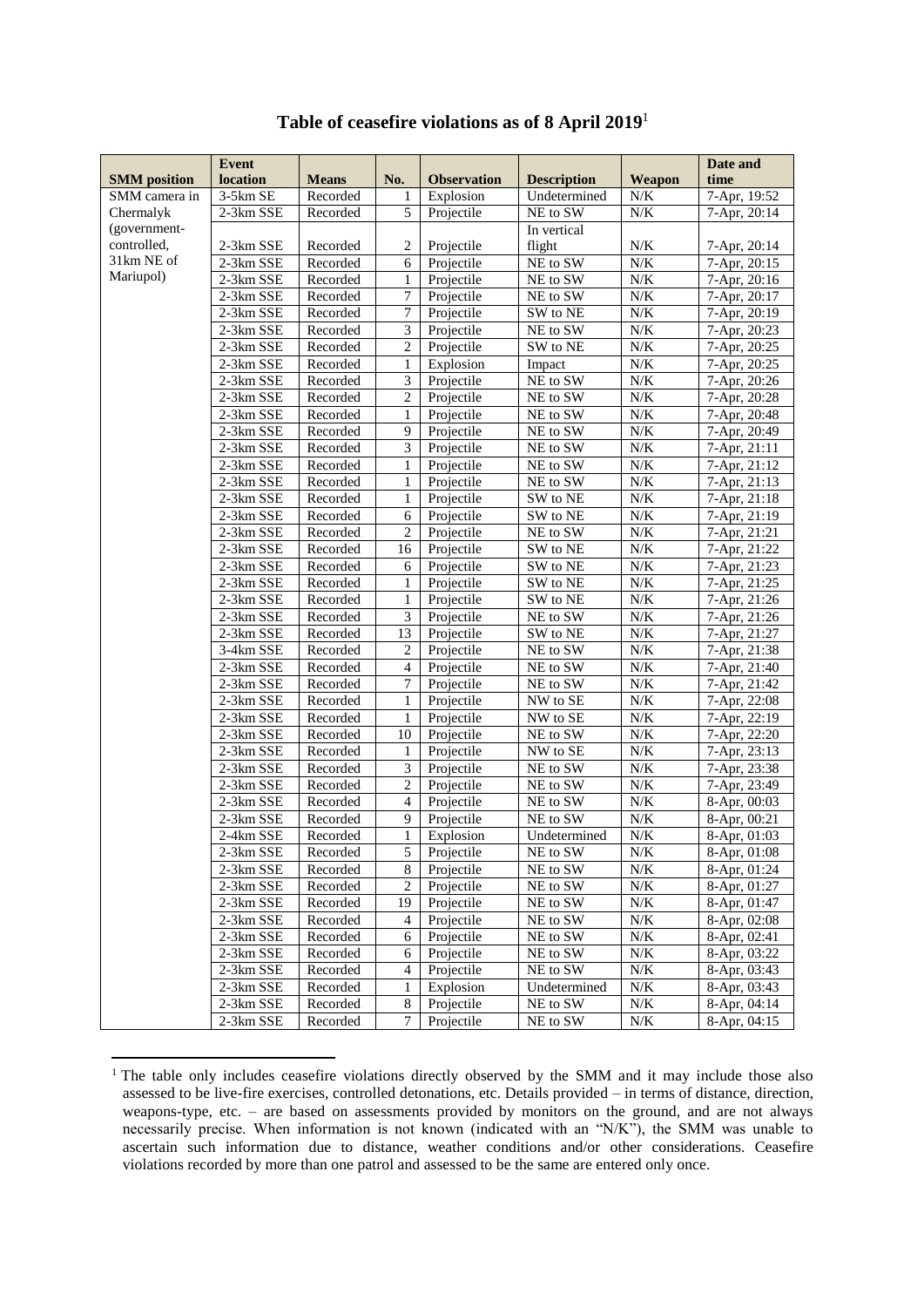|                 | 2-3km SSE             | Recorded | 4              | Projectile       | NE to SW                   | $N/K$      | 8-Apr, 04:24  |
|-----------------|-----------------------|----------|----------------|------------------|----------------------------|------------|---------------|
|                 | 3-4km SSE             | Recorded | 1              | Projectile       | NE to SW                   | N/K        | 8-Apr, 04:26  |
|                 | 2-3km SSE             | Recorded | $\tau$         | Projectile       | NE to SW                   | N/K        | 8-Apr, 04:27  |
|                 | 2-3km SSE             | Recorded | 11             | Projectile       | NE to SW                   | N/K        | 8-Apr, 04:35  |
| SMM camera at   | 1-2km SSW             | Recorded | 1              | Projectile       | ESE to WNW                 | N/K        | 7-Apr, 19:55  |
| Donetsk         | $1-2km S$             | Recorded | 3              | Projectile       | E to W                     | N/K        | 7-Apr, 20:09  |
| Filtration      | $1-2km S$             | Recorded | 5              | Projectile       | E to W                     | $N/K$      | 7-Apr, 20:12  |
| Station (15km N |                       |          |                | Illumination     |                            |            |               |
| of Donetsk)     | 1-2km SSW             | Recorded | 1              | flare            | $\mathbf W$ to $\mathbf E$ | N/K        | 7-Apr, 20:13  |
|                 | $1-2km S$             | Recorded | 1              | Projectile       | E to W                     | N/K        | 7-Apr, 20:13  |
|                 | $1-2km S$             | Recorded | $\overline{c}$ | Explosion        | Undetermined               | $N\!/\!K$  | 7-Apr, 20:17  |
|                 | 1-2km SSW             | Recorded | 1              | Projectile       | W to E                     | $N/K$      | 7-Apr, 22:40  |
|                 | 1-2km SSW             | Recorded | $\mathbf{1}$   | Projectile       | E to W                     | N/K        | 7-Apr, 22:40  |
|                 | 1-2km SSW             | Recorded | $\mathbf{1}$   | Explosion        | Undetermined               | N/K        | 8-Apr, 04:07  |
|                 | $0.5-1 \text{km}$ S   | Recorded | 1              | Projectile       | WNW to ESE                 | N/K        | 8-Apr, 05:39  |
| SMM camera      | 2-3km ESE             | Recorded | 1              | Projectile       | $N$ to $S$                 | N/K        | 7-Apr, 20:49  |
| 1.5km NE of     | 2-3km ESE             | Recorded | 1              | Explosion        | Undetermined               | $N/K$      | 7-Apr, 20:59  |
| Hnutove         | 2-3km ESE             | Recorded | 9              | Projectile       | NW to SE                   | N/K        | 7-Apr, 21:18  |
| (government-    | $2-3km E$             | Recorded | 6              | Projectile       | NW to SE                   | N/K        | 7-Apr, 21:19  |
| controlled,     | $2-3km E$             | Recorded | 15             | Projectile       | NW to SE                   | N/K        | 7-Apr, 21:22  |
| 20km NE of      | $2-3km E$             | Recorded | 8              | Projectile       | NW to SE                   | N/K        | 7-Apr, 21:23  |
| Mariupol)       |                       |          |                | Illumination     | In vertical                |            |               |
|                 | $2-3km E$             | Recorded | 1              | flare            | flight                     | N/K        | 7-Apr, 21:25  |
|                 | $2-3km E$             | Recorded | 1              | Explosion        | Undetermined               | N/K        | 7-Apr, 21:26  |
|                 | $2-3km E$             | Recorded | 17             | Projectile       | NW to SE                   | N/K        | 7-Apr, 21:27  |
|                 | $2-3km E$             | Recorded | $\mathbf{2}$   | Projectile       | S to N                     | N/K        | 8-Apr, 02:52  |
| SMM camera in   | 2-5km ENE             | Recorded | 3              | Projectile       | $N$ to $S$                 | $N/K$      | 7-Apr, 21:50  |
| Hranitne        | 2-5km ENE             | Recorded | $\overline{c}$ | Projectile       | $N$ to $S$                 | $N/K$      | 7-Apr, 21:52  |
| (government-    | 2-5km ENE             | Recorded | $\overline{4}$ | Projectile       | $N$ to $S$                 | $N/K$      | 7-Apr, 21:53  |
| controlled,     | 2-5km ENE             | Recorded | 2              | Projectile       | S to N                     | N/K        | 7-Apr, 21:53  |
| 60km S of       | 2-5km ESE             | Recorded | $\overline{c}$ | Projectile       | S to N                     | N/K        | 7-Apr, 21:53  |
| Donetsk)        | $2-5km E$             | Recorded | $\overline{c}$ | Projectile       | S to N                     | $N/K$      | 7-Apr, 21:54  |
|                 | 2-5km ENE             | Recorded | $\mathfrak{Z}$ | Projectile       | $\mathbf N$ to $\mathbf S$ | N/K        | 7-Apr, 21:55  |
|                 | $2-5km E$             | Recorded | $\overline{3}$ | Projectile       | S to N                     | N/K        | 7-Apr, 21:55  |
|                 | 2-5km ENE             | Recorded | 10             | Projectile       | N to S                     | $N/K$      | 7-Apr, 21:56  |
|                 | 2-5km ENE             | Recorded | 9              | Projectile       | $N$ to $S$                 | N/K        | 7-Apr, 21:57  |
| SMM camera at   | $1.5-2km S$           | Recorded | 1              | Projectile       | E to W                     | $N\!/\!K$  | 7-Apr, 20:49  |
| entry-exit      | $3-4km S$             | Recorded | 10             | Projectile       | W to E                     | N/K        | 7-Apr, 21:02  |
| checkpoint in   | $3-4km S$             | Recorded | 18             | Projectile       | W to E                     | $N/K$      | 7-Apr, 21:03  |
| Pyshchevyk      | $1.5-2km S$           | Recorded | 7              | Projectile       | $E$ to $\overline{W}$      | $N/K$      | 7-Apr, 21:28  |
| (government-    | 2-3km S               | Recorded | 1              | Projectile       | W to E                     | N/K        | 7-Apr, 21:29  |
| controlled,     | $2-3km S$             | Recorded | 3              | Projectile       | NE to SW                   | $N\!/\!K$  | 7-Apr, 21:38  |
| 25km NE of      | $3-4km S$             | Recorded |                | Projectile       | W to E                     | N/K        | 7-Apr, 23:32  |
| Mariupol)       | $3-4km S$             | Recorded | 1              | Explosion        | Impact                     | N/K        | 7-Apr, 23:32  |
|                 | $3-4km S$             | Recorded | 1              | Explosion        | Undetermined               | $N\!/\!K$  | 7-Apr, 23:38  |
|                 | $2-3km S$             | Recorded | 3              | Projectile       | E to W                     | N/K        | 8-Apr, 01:41  |
|                 | $2-3km S$             | Recorded | $\overline{4}$ | Projectile       | E to W                     | $N\!/\!K$  | 8-Apr, 02:28  |
|                 | $2-3km S$             | Recorded | 1              | Projectile       | E to W                     | $N\!/\!K$  | 8-Apr, 02:33  |
|                 | $2-3km S$             | Recorded | 1              | Projectile       | E to W                     | $N/K$      | 8-Apr, 03:10  |
|                 | $\overline{2}$ -3km S | Recorded | $\overline{2}$ | Projectile       | E to W                     | N/K        | 8-Apr, 03:14  |
|                 | $2-3km S$             | Recorded | 1              | Explosion        | Undetermined               | N/K        | 8-Apr, 03:43  |
|                 | $3-4km S$             | Recorded | 1              | Explosion        | Undetermined               | N/K        | 8-Apr, 03:53  |
|                 | $3-4km S$             | Recorded |                | Explosion        | Undetermined               | $N\!/\!K$  | 8-Apr, 03:56  |
|                 | 2-3km SSE             | Recorded | 3              | Projectile       | E to W                     | N/K        | 8-Apr, 04:26  |
| SE part of      |                       |          |                |                  |                            |            | 8-Apr, 09:20- |
| Avdiivka        | $2-3km$ SE            | Heard    |                | <b>Burst</b>     | Uncountable                | <b>HMG</b> | 09:22         |
| (government-    |                       |          |                |                  |                            |            | 8-Apr, 09:50- |
| controlled,     | $3-5km S$             | Heard    | 14             | Explosion        | Undetermined               | N/K        | 09:58         |
| 17km N of       | 2-3km SE              | Heard    | 15             | <b>Burst</b>     |                            | HMG        | 8-Apr, 10:00  |
| Donetsk)        |                       |          |                |                  |                            | Small      |               |
|                 | $2-3km E$             | Heard    | 25             | <b>Burst</b>     |                            | arms       | 8-Apr, 10:05  |
|                 | 2-3km SE              | Heard    | 10             | <b>Burst</b>     |                            | $\rm{HMG}$ | 8-Apr, 11:10  |
|                 | $2-3km$ SE            | Heard    | 3              | Explosion        | Undetermined               | N/K        | 8-Apr, 11:10  |
|                 | 2-3km SE              | Heard    | 3              | $\mathbf{Burst}$ |                            | $\rm HMG$  | 8-Apr, 11:15  |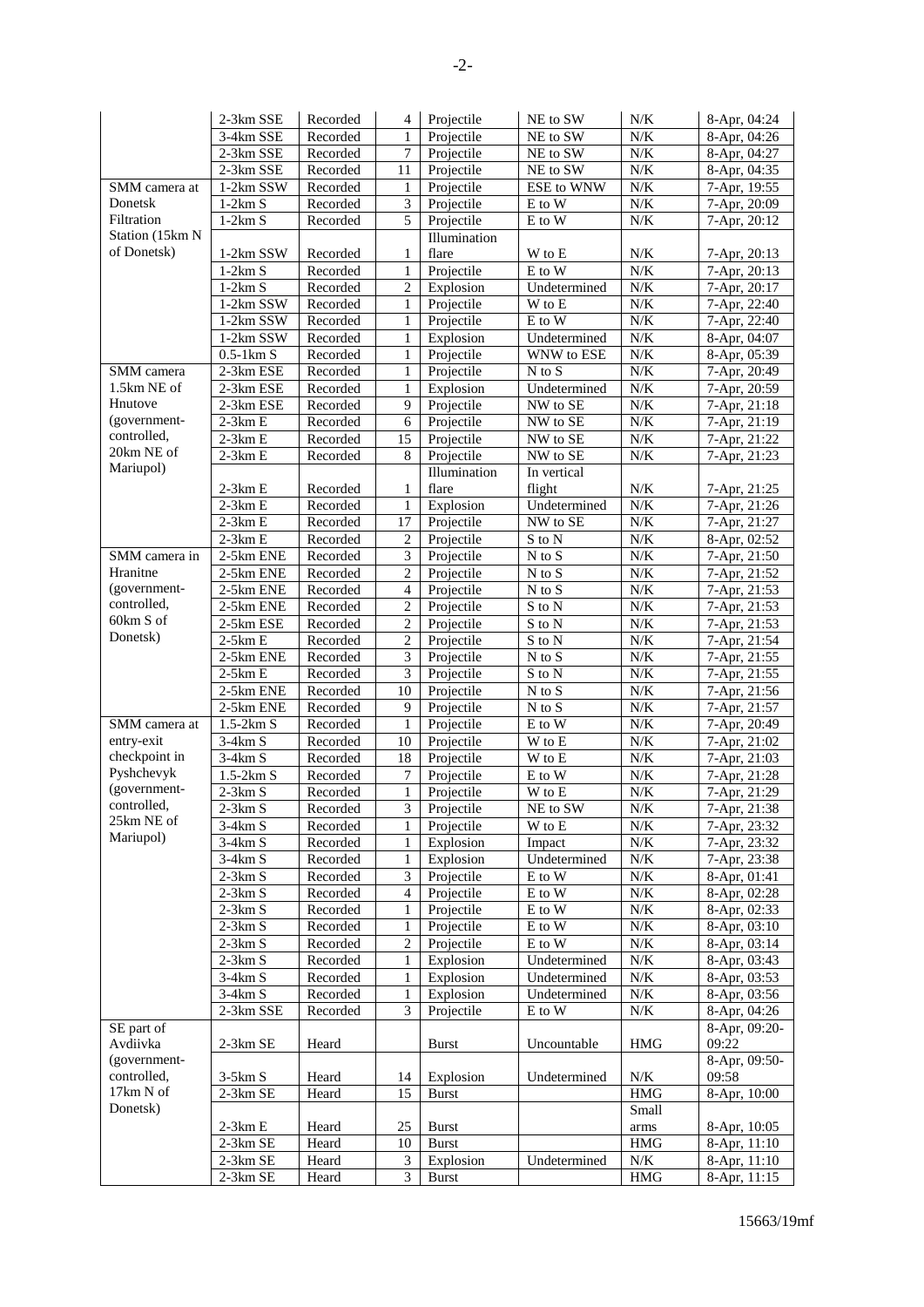|                                                                        | 2-3km SE               | Heard          | 2                   | Explosion            | Undetermined               | N/K                | 8-Apr, 11:15                 |
|------------------------------------------------------------------------|------------------------|----------------|---------------------|----------------------|----------------------------|--------------------|------------------------------|
|                                                                        | 4-6km NE               | Heard          | 2                   | Explosion            | Undetermined               | $N\!/\!K$          | 8-Apr, 11:46                 |
|                                                                        | 4-6km NE               | Heard          | 3                   | Explosion            | Undetermined               | N/K                | 8-Apr, 11:54                 |
|                                                                        |                        |                |                     |                      |                            |                    | 8-Apr, 12:17-                |
|                                                                        | 4-5km NE               | Heard          | 12                  | Explosion            | Undetermined               | $N/K$              | 12:30                        |
|                                                                        | $2-3km S$              | Heard          | 2                   | Explosion            | Undetermined               | N/K                | 8-Apr, 12:21                 |
|                                                                        | $2-3km E$              | Heard          | 4                   | Explosion            | Undetermined               | N/K                | 8-Apr, 14:00                 |
| Donetsk central                                                        | 5-6km SW               | Heard          | 3                   | Explosion            | Undetermined               | N/K                | 8-Apr, 09:23                 |
| railway                                                                |                        |                |                     |                      |                            |                    | 8-Apr, 09:25-                |
| station(non-                                                           | $2-3km$ NW             | Heard          | 14                  | <b>Burst</b>         |                            | <b>HMG</b>         | 09:30                        |
| government-                                                            |                        |                |                     |                      |                            | Small              |                              |
| controlled, 6km                                                        | 2-3km NW               | Heard          | 1                   | Shot                 |                            | arms               | 8-Apr, 09:35                 |
| NW of Donetsk)                                                         | $2-3km$ NW             | Heard          | $\mathbf{1}$        | <b>Burst</b>         |                            | <b>HMG</b>         | 8-Apr, 09:35                 |
|                                                                        | $3-4km N$              | Heard          | $\overline{4}$      | Explosion            | Undetermined               | N/K                | 8-Apr, 09:38                 |
|                                                                        | 5-6km SW               | Heard          | 2                   | Explosion            | $\overline{U}$ ndetermined | N/K                | 8-Apr, 09:39                 |
|                                                                        | $3-5km$ W              | Heard          | 1                   | Explosion            | Undetermined               | $N/K$              | 8-Apr, 09:42                 |
|                                                                        | 3-4km N                | Heard          | 1                   | Explosion            | Undetermined               | N/K                | 8-Apr, 09:44                 |
|                                                                        | $3-4km N$              | Heard          | 3                   | Explosion            | Undetermined               | $N\!/\!K$          | 8-Apr, 09:55                 |
|                                                                        |                        |                |                     |                      |                            | Small              |                              |
|                                                                        | $3-4km N$<br>$3-4km N$ | Heard<br>Heard | 4                   | Shot<br><b>Burst</b> |                            | arms<br><b>HMG</b> | 8-Apr, 09:55<br>8-Apr, 09:55 |
|                                                                        | $3-4km$ N              | Heard          | 1<br>$\overline{4}$ | Explosion            | Undetermined               | N/K                | 8-Apr, 09:58                 |
|                                                                        | $3-5km N$              | Heard          | 1                   | Explosion            | Undetermined               | $N\!/\!K$          |                              |
|                                                                        | $3-5km N$              | Heard          | 1                   | Explosion            | Undetermined               | N/K                | 8-Apr, 12:22                 |
|                                                                        | 3-4km NW               | Heard          | 1                   | Explosion            | Undetermined               | N/K                | 8-Apr, 12:33<br>8-Apr, 13:58 |
| About 6.5km                                                            | $3-4km N$              | Heard          | 1                   | Explosion            | Undetermined               | $N/K$              | 8-Apr, 10:57                 |
| NW of Donetsk                                                          |                        |                |                     |                      |                            | Small              | 8-Apr, 11:08-                |
| city centre (non-                                                      | 2-3km NE               | Heard          | 30                  | Shot                 |                            | arms               | 11:17                        |
| government-                                                            |                        |                |                     |                      |                            | Small              | 8-Apr, 11:08-                |
| controlled)                                                            | 2-3km NE               | Heard          | 15                  | <b>Burst</b>         |                            | arms               | 11:17                        |
|                                                                        |                        |                |                     |                      |                            | Small              |                              |
|                                                                        | 2-3km NE               | Heard          | 5                   | Shot                 |                            | arms               | 8-Apr, 11:19                 |
| NW part of<br>Netailove<br>(government-<br>controlled,<br>22km NW of   |                        |                |                     |                      |                            |                    | 8-Apr, 09:30-                |
| Donetsk)<br>About 1km NW                                               | 5-7km ESE              | Heard          | 58                  | Explosion            | Undetermined               | N/K                | 10:00<br>8-Apr, 09:10-       |
| of the railway                                                         | $3-5km$ SW             | Heard          | 36                  | Explosion            | Undetermined               | N/K                | 09:32                        |
| station in<br>Yasynuvata                                               | 2-3km SW               | Heard          |                     | Burst                | Uncountable                | HMG                | 8-Apr, 09:18-<br>09:20       |
| $(non-$                                                                |                        |                |                     |                      |                            |                    | 8-Apr, 09:34-                |
| government-                                                            | 4-6km SW               | Heard          | 80                  | Explosion            | Undetermined               | $N\!/\!K$          | 09:50                        |
| controlled,                                                            | 2km W                  | Heard          | 1                   | Explosion            | Undetermined               | $N\!/\!K$          | 8-Apr, 10:05                 |
| 16km NE of<br>Donetsk)                                                 |                        |                |                     |                      |                            | Small              | 8-Apr, 11:49-                |
|                                                                        | $1-2km$ SW             | Heard          | 30                  | Shot                 |                            | arms               | 11:50                        |
|                                                                        | $2-3km$ W              | Heard          | 1                   | Explosion            | Undetermined               | N/K                | 8-Apr, 11:50                 |
|                                                                        | 2-4km N                | Heard          | 1                   | Explosion            | Undetermined               | $N\!/\!K$          | 8-Apr, 11:54                 |
|                                                                        | 1.5-3km W              | Heard          | 1                   | Explosion            | Undetermined               | N/K                | 8-Apr, 11:55                 |
|                                                                        | 2km SW                 | Heard          | 7                   | <b>Burst</b>         |                            | Small<br>arms      | 8-Apr, 11:58                 |
|                                                                        |                        |                |                     |                      |                            |                    | 8-Apr, 12:09-                |
|                                                                        | $2-4km N$              | Heard          | 6                   | Explosion            | Undetermined               | N/K                | 12:22                        |
|                                                                        | 2-4km SW               | Heard          | 2                   | Explosion            | Undetermined               | $N\!/\!K$          | 8-Apr, 12:23                 |
|                                                                        | $2-4km N$              | Heard          | $\mathbf{1}$        | Explosion            | Undetermined               | $N\!/\!K$          | 8-Apr, 12:29                 |
|                                                                        | $2-4km N$              | Heard          | $\boldsymbol{2}$    | Explosion            | Undetermined               | N/K                | 8-Apr, 12:32                 |
|                                                                        | $2-4km N$              | Heard          | 1                   | Explosion            | Undetermined               | N/K                | 8-Apr, 12:45                 |
|                                                                        | 2-3km SW               | Heard          | 3                   | Explosion            | Undetermined               | $N\!/\!K$          | 8-Apr, 14:28                 |
|                                                                        | $2-4km N$              | Heard          | 1                   | Explosion            | Undetermined               | N/K                | 8-Apr, 14:30                 |
| Yasynuvata<br>Railway station<br>$(non-$<br>government-<br>controlled, | 2-4km SW               | Heard          | 3                   | Explosion            | Undetermined               | N/K                | 8-Apr, 14:00                 |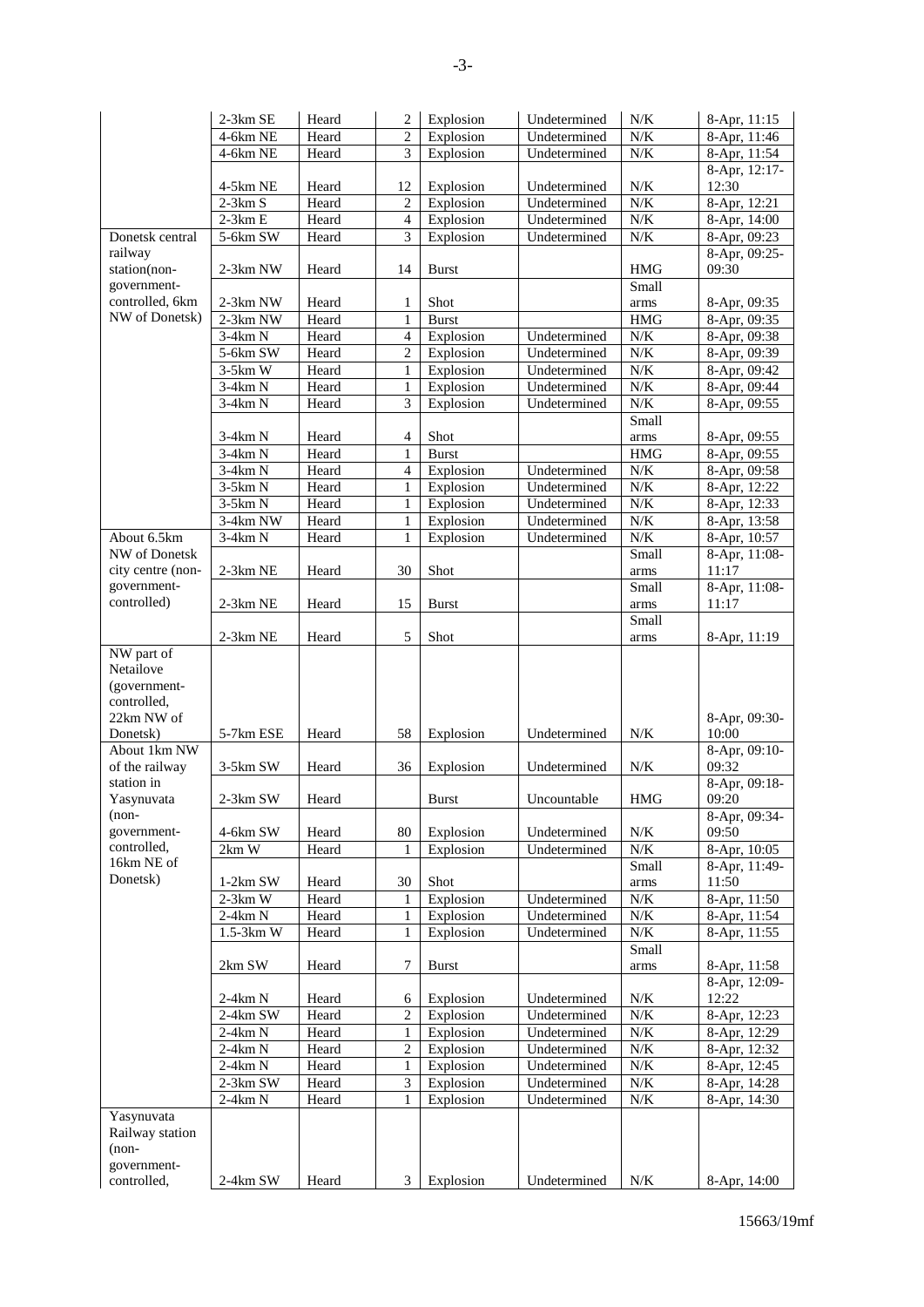| 16km NE of<br>Donetsk)    |                     |                |                |                        |                |            |                              |
|---------------------------|---------------------|----------------|----------------|------------------------|----------------|------------|------------------------------|
| About 3km SSE             |                     |                |                |                        |                |            |                              |
| of Lozove (non-           |                     |                |                |                        |                |            |                              |
| government-               |                     |                |                |                        |                |            |                              |
| controlled,               |                     |                |                |                        |                |            |                              |
| 52km NE of                |                     |                |                |                        |                |            |                              |
| Donetsk)                  | 4-5km NW            | Heard          | 7              | Explosion              | Undetermined   | $N\!/\!K$  | 8-Apr, 11:55                 |
| About 2km NW              | 8-10km W            | Heard          | 1              | Explosion              | Undetermined   | N/K        | 8-Apr, 14:51                 |
| of Debaltseve             |                     |                |                |                        |                |            |                              |
| $(non-$                   |                     |                |                |                        |                |            |                              |
| government-               |                     |                |                |                        |                |            |                              |
| controlled,               |                     |                |                |                        |                |            |                              |
| 58km NE of                | 8-10km W            | Heard          | 1              | Explosion              | Undetermined   | N/K        |                              |
| Donetsk)<br>About 4km NW  | 8-10km W            | Heard          | 1              | Explosion              | Undetermined   | N/K        | 8-Apr, 14:56<br>8-Apr, 15:14 |
| of Debaltseve             |                     |                |                |                        | Assesed as     |            |                              |
| $(non-$                   | $3-5km$ NW          | Saw            | 1              | <b>Burst</b>           | aircraft burst |            | 8-Apr, 15:17                 |
| government-               | 4-6km NW            | Heard          | $\mathbf{1}$   | Explosion              | Undetermined   | $N/K$      | 8-Apr, 15:31                 |
| controlled,               | 3-5km NW            | Heard          | $\mathbf{1}$   | Explosion              | Undetermined   | $N/K$      | 8-Apr, 15:34                 |
| 58km NE of                |                     |                |                |                        |                |            |                              |
| Donetsk)                  | 5-7km NW            | Heard          | 2              | Explosion              | Undetermined   | N/K        | 8-Apr, 15:34                 |
| 2km SE of                 |                     |                |                |                        |                | Small      |                              |
| Lebedynske                | N/K NE              | Heard          | 1              | Shot                   |                | arms       | 8-Apr, 11:26                 |
| (government-              |                     |                |                |                        |                | Small      |                              |
| controlled,               | N/K NE              | Heard          | 1              | Shot                   |                | arms       | 8-Apr, 11:45                 |
| 16km NE of                | $N/K$ ENE $\,$      | Heard          | 1              | Explosion              | Undetermined   | $N/K$      | 8-Apr, 12:15                 |
| Mariupol                  | $\overline{N/K}$ NE | Heard          | 1              | Explosion              | Undetermined   | $N/K$      | 8-Apr, 12:20                 |
|                           |                     |                |                |                        |                |            | 8-Apr, 13:10-                |
|                           | 2-3km NE            | Heard          | 10             | <b>Burst</b>           |                | <b>HMG</b> | 13:15                        |
|                           | 2-3km NE            | Heard          | 2              | <b>Burst</b>           |                | <b>HMG</b> | 8-Apr, 13:21-<br>13:22       |
| 1km NW of                 |                     |                |                |                        |                | Small      | 8-Apr, 11:39-                |
|                           |                     |                |                |                        |                |            |                              |
| Bohdanivke                | N/K ENE             | Heard          | 24             | Shot                   |                | arms       | 11:48                        |
| (government-              |                     |                |                |                        |                |            |                              |
| controlled,               |                     |                |                |                        |                |            |                              |
| 41km S of                 |                     |                |                |                        |                | Small      | 8-Apr, 11:39-                |
| Donetsk                   | N/K ENE             | Heard          | 3              | <b>Burst</b>           |                | arms       | 11:48                        |
| Maiorsk                   |                     |                |                |                        |                |            | 8-Apr, 10:12-                |
| (government-              | $3-5km$ SE          | Heard          | 10             | Explosion              | Undetermined   | N/K        | 10:14                        |
| controlled,               |                     |                |                |                        |                |            |                              |
| 45km NE of                |                     |                |                |                        |                |            | 8-Apr, 10:35-                |
| Donetsk)                  | $3-4km$ SE          | Heard          |                | 14 Explosion           | Undetermined   | N/K        | 10:39                        |
| SW edge of                | 3-4km SW            | Heard          | 1              | Explosion              | Undetermined   | N/K        | 8-Apr, 09:31                 |
| Novoluhanske              | 5-7km W             | Heard          | 1              | Explosion              | Undetermined   | N/K        | 8-Apr, 10:20                 |
| (government-              |                     |                |                |                        |                |            | 8-Apr, 10:40-                |
| controlled,<br>53km NE of | 5-7km SW            | Heard          | $\overline{4}$ | Explosion              | Undetermined   | N/K        | 10:42                        |
| Donetsk)                  | 5-7km SW            |                | 7              |                        | Undetermined   |            | 8-Apr, 11:50-<br>11:52       |
|                           | 3-5km SE            | Heard<br>Heard | 1              | Explosion<br>Explosion | Undetermined   | N/K<br>N/K |                              |
|                           | $3-5km S$           |                | 1              | Explosion              | Undetermined   | $N\!/\!K$  | 8-Apr, 11:58<br>8-Apr, 11:59 |
|                           |                     |                |                |                        |                |            | 8-Apr, 12:02-                |
|                           | $2-3km S$           | Heard          | 4              | Explosion              | Undetermined   | N/K        | 12:06                        |
|                           |                     |                |                |                        |                |            | 8-Apr, 12:08-                |
|                           | 2-3km SSW           | Heard          | $\overline{4}$ | Explosion              | Undetermined   | N/K        | 12:12                        |
|                           |                     |                |                |                        |                | Small      |                              |
|                           | 2-3km SE            | Heard          | 5              | <b>Burst</b>           |                | arms       | 8-Apr, 12:15                 |
|                           |                     |                |                |                        |                | Small      |                              |
|                           | $2-3km$ SE          | Heard          | 7              | <b>Burst</b>           |                | arms       | 8-Apr, 12:24                 |
|                           | 2-3km SE            | Heard          | 1              | Explosion              | Undetermined   | N/K        | 8-Apr, 12:29                 |
|                           |                     |                |                |                        |                |            | 8-Apr, 12:29-                |
|                           | 3-5km SSW           | Heard          | 4              | Explosion              | Undetermined   | N/K        | 12:31                        |
| Holmivskyi                |                     |                |                |                        |                |            | 8-Apr, 10:10-                |
| $(non-$<br>government-    | $2-4km$ NE          | Heard          | 11             | Explosion              | Undetermined   | N/K        | 10:15<br>8-Apr, 10:35-       |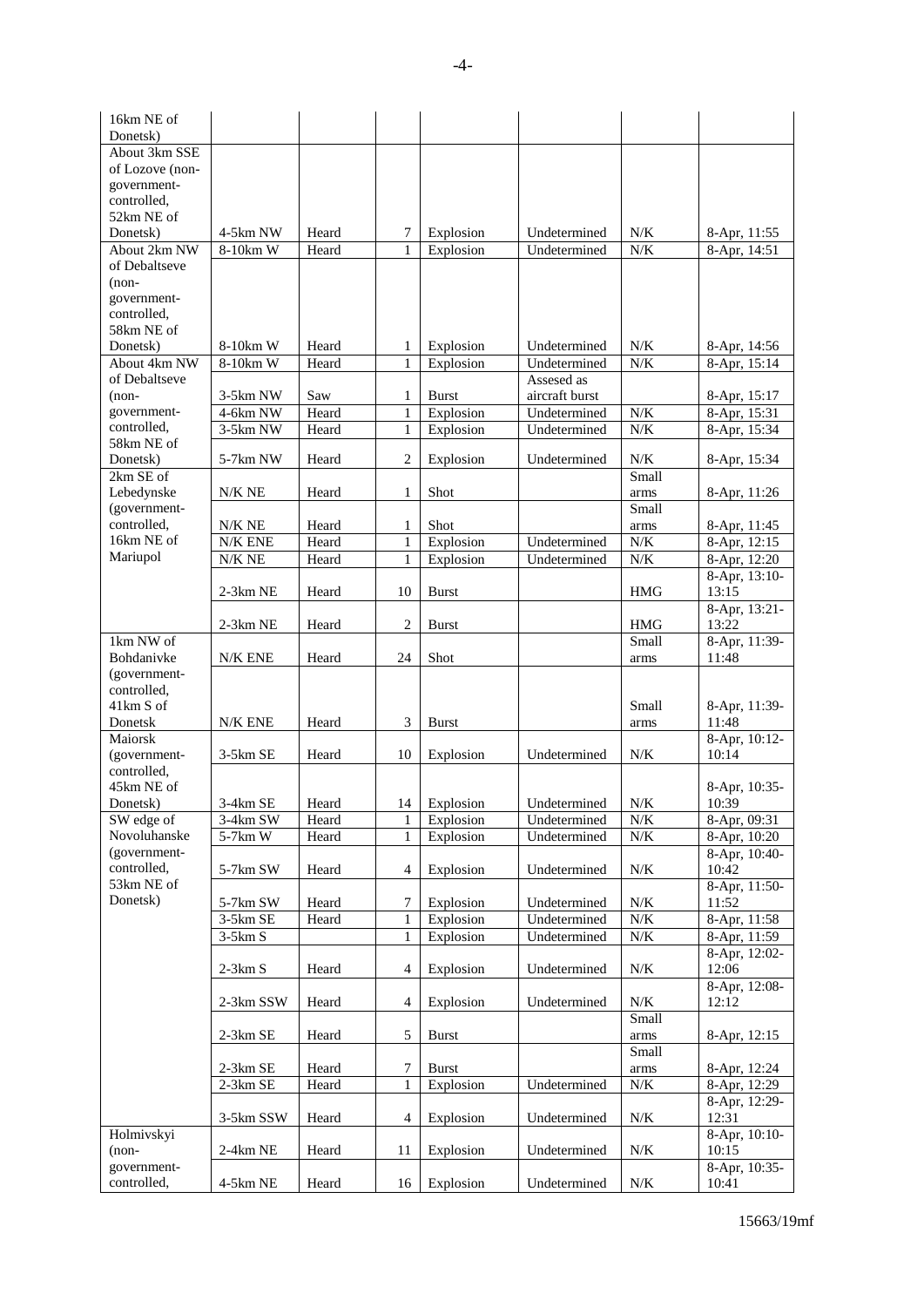| 49km NE of              | 4-5km NE     | Heard    | 1              | Explosion    | Undetermined               | N/K        | 8-Apr, 10:52           |
|-------------------------|--------------|----------|----------------|--------------|----------------------------|------------|------------------------|
| Donetsk)                |              |          |                |              |                            |            | 8-Apr, 11:25-          |
|                         | $2-3km N$    | Heard    | 52             | <b>Burst</b> |                            | <b>HMG</b> | 11:35<br>8-Apr, 11:25- |
|                         | $2-3km N$    | Heard    | 5              | Explosion    | Undetermined               | N/K        | 11:35                  |
|                         |              |          |                |              |                            |            | 8-Apr, 11:40-          |
|                         | $2-3km N$    | Heard    | 7              | <b>Burst</b> |                            | HMG        | 12:00                  |
|                         | $2-3km N$    | Heard    | 14             |              | Undetermined               | N/K        | 8-Apr, 11:40-<br>12:00 |
|                         |              |          |                | Explosion    |                            |            | 8-Apr, 12:00-          |
|                         | $2-3km N$    | Heard    | 7              | Explosion    | Undetermined               | $N/K$      | 12:30                  |
| About 2km SSE           |              |          |                |              |                            |            | 8-Apr, 09:19-          |
| of Kamianka             | 4-5km SW     | Heard    | 20             | Explosion    | Undetermined               | $N\!/\!K$  | 09:20                  |
| (LP1,<br>government-    | 5-6km SW     | Heard    | 13             | Explosion    | Undetermined               | N/K        | 8-Apr, 09:58-<br>09:59 |
| controlled,             | 4-5km SW     | Heard    | 1              | Explosion    | Undetermined               | N/K        | 8-Apr, 10:29           |
| 23km N of               | $1-2km$ SE   | Heard    | 2              | Explosion    | Undetermined               | $N\!/\!K$  | 8-Apr, 11:47           |
| Donetsk)                | $0.7-1km$ SE | Heard    | 1              | Explosion    | Undetermined               | N/K        | 8-Apr, 11:57           |
| About 500m E            |              |          |                |              |                            |            | 8-Apr, 12:10-          |
| of Kamianka             | 1-2km SE     | Heard    | 3              | Explosion    | Undetermined               | $N/K$      | 12:14                  |
| (government-            |              |          |                |              |                            |            | 8-Apr, 12:15-          |
| controlled,             | $1-2km$ SE   | Heard    | 8              | Explosion    | Undetermined               | N/K        | 12:20                  |
| 23km N of<br>Donetsk)   | $1-2km$ SE   | Heard    | 6              |              | Undetermined               | N/K        | 8-Apr, 12:28-<br>12:33 |
| Verkhnotortske          |              |          |                | Explosion    |                            |            | 8-Apr, 12:15-          |
| (government-            | 3-4km SE     | Heard    | 10             | Explosion    | Undetermined               | N/K        | 12:30                  |
| controlled,             |              |          |                |              |                            |            |                        |
| 23km NE of              |              |          |                |              |                            |            |                        |
| Donetsk)                | 3-4km SE     | Heard    | 3              | Explosion    |                            | <b>HMG</b> | 8-Apr, 12:15           |
| SMM camera in           | 2-4km SSW    | Recorded | $\mathbf{1}$   | Projectile   | WNW to ESE                 | N/K        | 7-Apr, 21:54           |
| Kriakivka               | 2-4km SSW    | Recorded | $\mathbf{1}$   | Projectile   | ESE to WNW                 | $N\!/\!K$  | 7-Apr, 22:00           |
| (government-            | $2-4km S$    | Recorded | $\mathbf{1}$   | Projectile   | ESE to WNW                 | $N\!/\!K$  | 7-Apr, 22:19           |
| controlled,             | 2-4km SW     | Recorded | $\mathbf{1}$   | Projectile   | WNW to ESE                 | $N/K$      | 7-Apr, 22:23           |
| 38km NW of              | 2-4km SSW    | Recorded | $\mathbf{1}$   | Projectile   | WNW to ESE                 | N/K        | 7-Apr, 22:25           |
| Luhansk)                | 2-4km SSW    | Recorded | 2              | Projectile   | WNW to ESE                 | N/K        | 7-Apr, 22:29           |
|                         | 2-4km SSW    | Recorded | 1              | Projectile   | WNW to ESE                 | N/K        | 7-Apr, 22:30           |
|                         | 2-4km SSW    | Recorded | 4              | Projectile   | WNW to ESE                 | $N/K$      | 7-Apr, 22:31           |
| SMM camera              |              |          |                |              |                            |            |                        |
| on N edge of<br>Popasna |              |          |                |              |                            |            |                        |
| (government-            |              |          |                |              |                            |            |                        |
| controlled,             |              |          |                |              |                            |            |                        |
| 69km W of               |              |          |                |              |                            |            |                        |
| Luhansk)                | $2-3km E$    | Recorded | 1              | Projectile   | NW to SE                   | N/K        | 7-Apr, 22:02           |
| SMM camera in           |              |          |                |              | SW to NE                   |            |                        |
| Zolote                  |              |          |                |              | (assessed as               |            |                        |
| (government-            |              |          |                |              | inside the                 |            |                        |
| controlled,             |              |          |                |              | disengagement              |            |                        |
| 60km W of               | $2-3km$ SE   | Recorded | 5              | Projectile   | area)                      | N/K        | 7-Apr, 21:57           |
| Luhansk)                |              |          |                |              | Impact                     |            |                        |
|                         |              |          |                |              | (assessed as               |            |                        |
|                         |              |          |                |              | outside the                |            |                        |
|                         | 2-3km ESE    | Recorded | 14             |              | disengagement              |            |                        |
|                         |              |          |                | Explosion    | area)<br>$N$ to $S$        | N/K        | 7-Apr, 21:57           |
|                         |              |          |                |              | (assessed as               |            |                        |
|                         |              |          |                |              | inside the                 |            |                        |
|                         |              |          |                |              | disengagement              |            |                        |
|                         | 2-3km SSE    | Recorded | 9              | Projectile   | area)                      | N/K        | 8-Apr, 00:34           |
|                         |              |          |                |              | <b>ENE</b> to WSW          |            |                        |
|                         |              |          |                |              | (assessed as               |            |                        |
|                         |              |          |                |              | inside the                 |            |                        |
|                         |              |          |                |              | disengagement              |            |                        |
|                         | 2-3km SE     | Recorded | 3              | Projectile   | area)                      | N/K        | 8-Apr, 01:01           |
|                         | 2-3km SSE    |          | $\overline{c}$ |              | $N$ to $S$<br>(assessed as | $N\!/\!K$  |                        |
|                         |              | Recorded |                | Projectile   |                            |            | 8-Apr, 01:10           |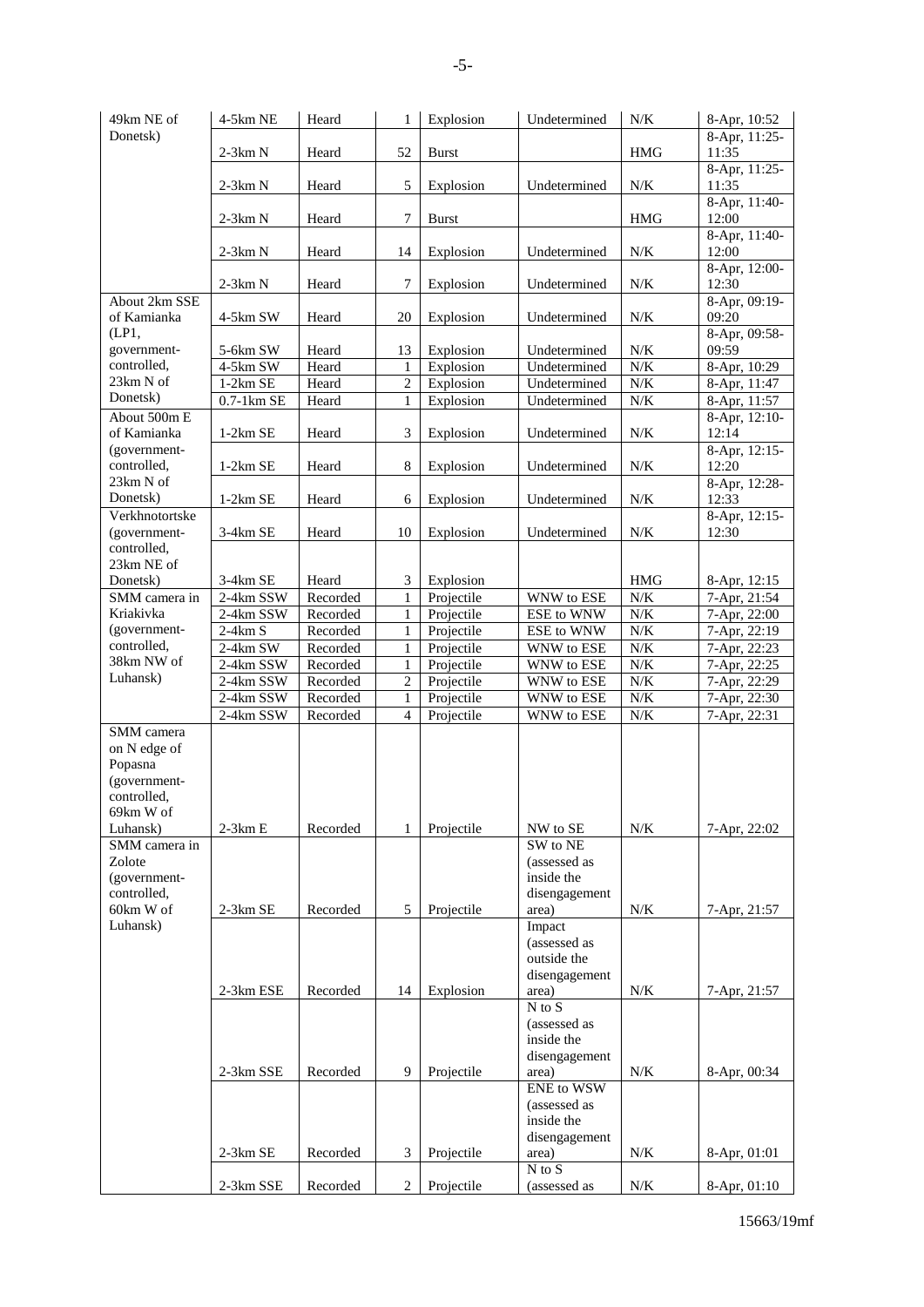|                         |            |          |                |              | inside the                        |               |                        |
|-------------------------|------------|----------|----------------|--------------|-----------------------------------|---------------|------------------------|
|                         |            |          |                |              | disengagement                     |               |                        |
|                         |            |          |                |              | area)<br>$\overline{N}$ to $S$    |               |                        |
|                         |            |          |                |              | (assessed as                      |               |                        |
|                         |            |          |                |              | inside the                        |               |                        |
|                         |            |          |                |              | disengagement                     |               |                        |
|                         | 2-3km SSE  | Recorded | 2              | Projectile   | area)                             | $N\!/\!K$     | 8-Apr, 01:31           |
|                         |            |          |                |              | In vertical                       |               |                        |
|                         |            |          |                |              | flight (assessed<br>as inside the |               |                        |
|                         |            |          |                |              | disengagement                     |               |                        |
|                         | $2-3km$ SE | Recorded | 2              | Projectile   | area)                             | N/K           | 8-Apr, 01:32           |
|                         |            |          |                |              | Assessed as                       |               |                        |
|                         |            |          |                |              | inside the                        |               |                        |
|                         |            |          |                |              | disengagement                     |               |                        |
|                         | $2-3km$ SE | Recorded | 1              | Explosion    | area<br>SSE to NNW                | $N/K$         | 8-Apr, 01:37           |
|                         |            |          |                |              | (assessed as                      |               |                        |
|                         |            |          |                |              | inside the                        |               |                        |
|                         |            |          |                |              | disengagement                     |               |                        |
|                         | $1-2km$ SE | Recorded | 1              | Projectile   | area)                             | N/K           | 8-Apr, 04:45           |
|                         |            |          |                |              |                                   |               | 8-Apr, 00:22-          |
|                         | 5-7km SSE  | Heard    | 22             | Explosion    | Undetermined                      | N/K           | 00:45                  |
|                         | 5km SSE    | Heard    | 39             | Explosion    | Undetermined                      | $N\!/\!K$     | 8-Apr, 01:01-<br>02:00 |
|                         |            |          |                |              |                                   |               | 8-Apr, 02:40-          |
|                         | 5-7km SSE  | Heard    | 6              | Explosion    | Undetermined                      | $N\!/\!K$     | 02:55                  |
|                         |            |          |                |              |                                   |               | 8-Apr, 02:40-          |
|                         | 5-7km S    | Heard    | 10             | <b>Burst</b> |                                   | <b>HMG</b>    | 02:55                  |
| E edge of<br>Popasna    |            |          |                |              | Assessed as<br>outside the        |               |                        |
| (government-            |            |          |                |              | Zolote                            |               |                        |
| controlled, 69          |            |          |                |              | disengagement                     | Small         | 8-Apr, 10:05-          |
| km W of                 | $1-2km$ SE | Heard    | 8              | Shot         | area                              | arms          | 10:10                  |
| Luhansk)                |            |          |                |              | Undetermined                      |               |                        |
|                         |            |          |                |              | (assessed as                      |               |                        |
|                         |            |          |                |              | outside the<br>Zolote             |               |                        |
|                         |            |          |                |              | disengagement                     |               | 8-Apr, 10:21-          |
|                         | $2-3km$ SE | Heard    | 15             | Explosion    | area)                             | N/K           | 10:36                  |
|                         |            |          |                |              | Undetermined                      |               |                        |
|                         |            |          |                |              | (assessed as                      |               |                        |
|                         |            |          |                |              | outside the                       |               |                        |
|                         |            |          |                |              | Zolote<br>disengagement           |               |                        |
|                         | $3-5km$ SE | Heard    | 2              | Explosion    | area)                             | $N\!/\!K$     | 8-Apr, 13:44           |
|                         |            |          |                |              | Undetermined                      |               |                        |
|                         |            |          |                |              | (assessed as                      |               |                        |
|                         |            |          |                |              | outside the                       |               |                        |
|                         |            |          |                |              | Zolote                            |               |                        |
|                         | 2-3km SE   | Heard    | 19             |              | disengagement<br>area)            | AGL           | 8-Apr, 13:48-<br>14:15 |
| NE edge of              |            |          |                |              |                                   | Small         |                        |
| Shchastia               | 1-2km ESE  | Heard    | 1              | Shot         |                                   | arms          | 8-Apr, 09:54           |
| (government-            |            |          |                |              |                                   |               |                        |
| controlled,             |            |          |                |              |                                   |               |                        |
| 20km N of               |            |          |                |              |                                   | Small         | 8-Apr, 10:38-          |
| Luhansk)<br>1.5km SW of | 1-2km ESE  | Heard    | 9              | Shot         |                                   | arms<br>Small | 10:39<br>8-Apr, 10:02- |
| Molodizhne              | $1-2km$ SW | Heard    | $\overline{c}$ | Shot         |                                   | arms          | 10:10                  |
| $(non-$                 |            |          |                |              |                                   | Small         | 8-Apr, 10:02-          |
| government-             | $1-2km$ SW | Heard    | 7              | <b>Burst</b> |                                   | arms          | 10:10                  |
| controlled,             |            |          |                |              |                                   | Small         | 8-Apr, 10:20-          |
| 63km NW of              | 2-3km SW   | Heard    | 4              | Shot         |                                   | arms          | 10:36                  |
| Luhansk)                | 2-3km SW   | Heard    | 17             | Explosion    | Undetermined                      | $N\!/\!K$     | 8-Apr, 10:20-          |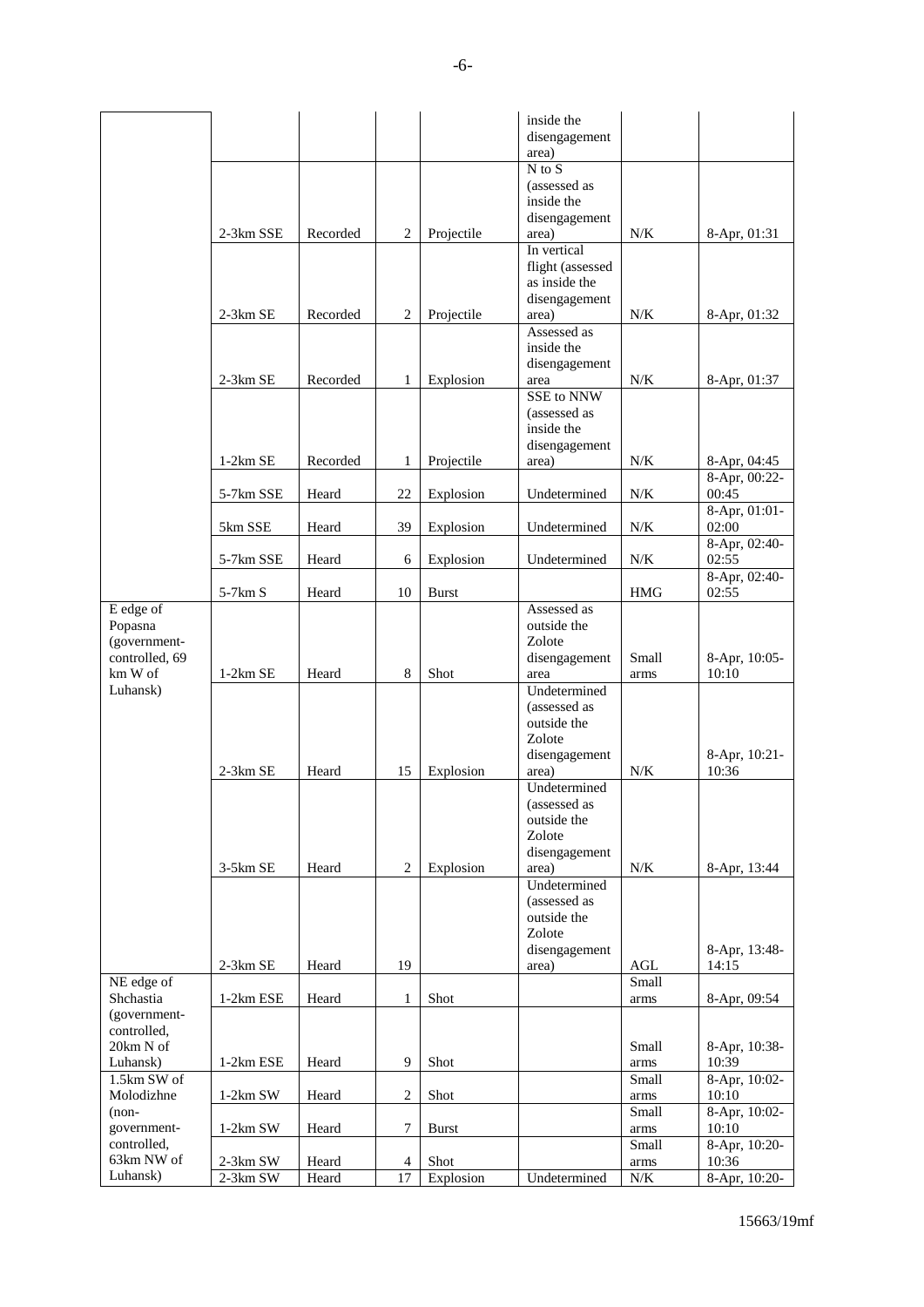|                           |            |       |                     |              |               |                   | 10:36                 |
|---------------------------|------------|-------|---------------------|--------------|---------------|-------------------|-----------------------|
| NE edge of                |            |       |                     |              |               |                   | 8-Apr, 10:13-         |
| Holubivka                 | 6-8km NNE  | Heard | 5                   | Explosion    | Undetermined  | N/K               | 10:20                 |
| (formerly                 |            |       |                     |              |               |                   | 8-Apr, 10:13-         |
| Kirovsk, non-             | 6-8km NNE  | Heard | 10                  | <b>Burst</b> |               | <b>HMG</b>        | 10:20                 |
| government-               |            |       |                     |              |               |                   | 8-Apr, 12:03-         |
| controlled,               | 6-8km NNE  | Heard | 11                  | Explosion    | Undetermined  | N/K               | 12:15                 |
| 51km W of                 | $4-6km$    |       |                     |              |               |                   | 8-Apr, 12:03-         |
| Luhansk)                  | <b>WSW</b> | Heard | 9                   | Explosion    | Undetermined  | N/K               | 12:15                 |
|                           | $4-6km$    |       |                     |              |               |                   | 8-Apr, 12:03-         |
|                           | <b>WSW</b> | Heard | 10                  | <b>Burst</b> |               | KMG               | 12:15                 |
|                           |            |       |                     |              |               |                   | 8-Apr, 14:27-         |
|                           | 4-6km NNE  | Heard | 4                   | Explosion    | Undetermined  | N/K               | 14:40                 |
| 3km E of                  |            |       |                     |              |               |                   |                       |
| Nyzhnie                   |            |       |                     |              |               |                   |                       |
| (government-              |            |       |                     |              |               |                   |                       |
| controlled,               |            |       |                     |              |               |                   |                       |
| 56km NW of                |            |       |                     |              |               |                   | 8-Apr, 10:20-         |
| Luhansk)                  | 2-5km SE   | Heard | 2<br>$\overline{5}$ | <b>Burst</b> | Undetermined  | <b>HMG</b><br>N/K | 10:25<br>8-Apr, 11:02 |
| W edge of<br>Zolote-      | 5-10km NE  | Heard |                     | Explosion    |               |                   |                       |
| 3/Stakhanovets            |            |       |                     |              |               |                   |                       |
| (government-              |            |       |                     |              | Assessed as   |                   |                       |
| controlled,               |            |       |                     |              | outside the   |                   |                       |
| 61km NW of                |            |       |                     |              | disengagement |                   | 8-Apr, 11:08-         |
| Luhansk)                  | $2-4km S$  | Heard | 8                   | <b>Burst</b> | area          | <b>HMG</b>        | 11:12                 |
| NE edge of                |            |       |                     |              |               |                   | 8-Apr, 11:10-         |
| Toshkivka                 | 3-6km SE   | Heard | 6                   | Explosion    | Undetermined  | N/K               | 11:25                 |
| (government-              |            |       |                     |              |               | Small             | 8-Apr, 11:10-         |
| controlled,               | 3-6km SE   | Heard | 20                  | <b>Burst</b> |               | arms              | 11:25                 |
| 60km NW of                |            |       |                     |              |               |                   | 8-Apr, 11:10-         |
| Luhansk)                  | 3-6km SE   | Heard | 5                   | <b>Burst</b> |               | <b>HMG</b>        | 11:25                 |
| NW edge of                |            |       |                     |              | Assessed as   |                   |                       |
| Zolote-                   |            |       |                     |              | outside the   |                   |                       |
| 5/Mykhailivka             |            |       |                     |              | disengagement | Small             | 8-Apr, 11:55-         |
| $(non-$                   | $1-2km$ NE | Heard | 10                  | Shot         | area          | arms              | 11:59                 |
| government-               |            |       |                     |              | Assessed as   |                   |                       |
| controlled,               |            |       |                     |              | outside the   |                   |                       |
| 58km NW of                |            |       |                     |              | disengagement | Small             | 8-Apr, 11:55-         |
| Luhansk)                  | $1-2km$ NE | Heard | 13                  | <b>Burst</b> | area          | arms              | 11:59                 |
| E edge of Smile           |            |       |                     |              |               |                   |                       |
| $(non-$                   |            |       |                     |              |               |                   |                       |
| government-               |            |       |                     |              |               |                   |                       |
| controlled,               |            |       |                     |              |               |                   |                       |
| 31km NW of                |            |       |                     |              |               | Small             |                       |
| Luhansk)                  | $1.5km$ W  | Heard | $\overline{c}$      | Shot         |               | arms              | 8-Apr, 12:25          |
| 2km N of<br>Bolotene      |            |       |                     |              |               |                   |                       |
|                           |            |       |                     |              |               |                   |                       |
| (government-              |            |       |                     |              |               |                   |                       |
| controlled,<br>22km NE of |            |       |                     |              |               | Small             | 8-Apr, 15:17-         |
| Luhansk)                  | 2-3km SE   | Heard | 10                  | Shot         |               | arms              | 15:20                 |
|                           |            |       |                     |              |               |                   |                       |